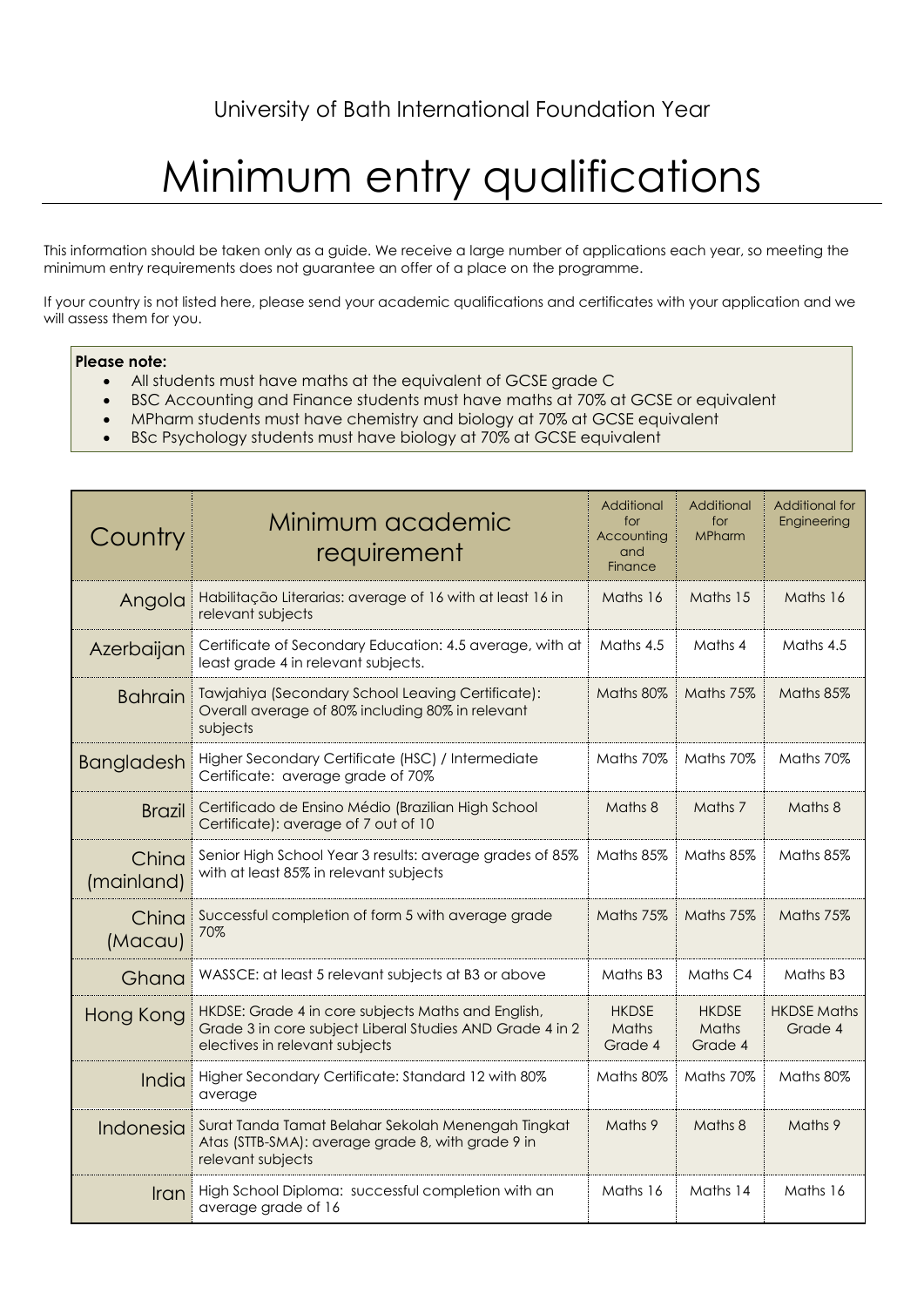| Japan           | Upper Secondary School Certificate: average grade<br>3.5 with at least grade 4 in relevant subject areas                                                                                | Maths 4   | Maths 3.5 | Maths 4                                  |
|-----------------|-----------------------------------------------------------------------------------------------------------------------------------------------------------------------------------------|-----------|-----------|------------------------------------------|
| Jordan          | Tawjihi (General Secondary Education Certificate):<br>successful completion with average of 80%                                                                                         | Maths 80% | Maths 70% | Maths 80%                                |
| Kazakhstan      | ATTESTAT/Certificate of completed Secondary<br>Education: grade average of 4/5 with at least grade 4<br>in relevant subject areas                                                       | Maths 4.0 | Maths 3.5 | Maths 4.0                                |
| Korea           | High School Diploma: Grade B (Wu) or 80% in relevant<br>subject areas                                                                                                                   | Maths 80% | Maths 70% | Maths 80%                                |
| Kuwait          | Shahadat Al-Thanawaya Al-Aama: successful<br>completion with average of 80% and at least 85% in<br>relevant subjects                                                                    | Maths 85% | Maths 80% | Maths /<br>Physics /<br>Chemistry<br>85% |
| Libya           | Certificate of General Education: at least 80% average<br>with at least 85% in the relevant subject areas                                                                               | Maths 85% | Maths 75% | Maths 85%                                |
| Malaysia        | SPM: average of grade B, with grade A in relevant<br>subjects                                                                                                                           | Maths A   | Maths B   | Maths A                                  |
| Mexico          | Título Académico de Bachiller / Diploma de Bachiller:<br>Average of grade 8                                                                                                             | Maths 8   | Maths 7   | Maths 8                                  |
| Nigeria         | WASSCE or NECO: at least 5 relevant subjects at B3 or<br>above                                                                                                                          | Maths B3  | Maths C4  | Maths B3                                 |
| Oman            | An average of 80% in the Thanawiya amma (Secondary<br>School Leaving Certificate) with at least 85% in subjects<br>that are relevant to the intended undergraduate<br>degree programme. | Maths 85% | Maths 85% | Maths 85%                                |
| Pakistan        | HSSC: 70% average with at least 70% in the relevant<br>subject areas                                                                                                                    | Maths 75% | Maths 65% | Maths 75%                                |
| Qatar           | Qatari Al-Thanawaya Al-Amah: average grade 80%                                                                                                                                          | Maths 80% | Maths 70% | Maths 80%                                |
| Russia          | Attestat o srednem obrazovanii: average 4, with at least<br>4 in relevant subjects                                                                                                      | Maths 4.0 | Maths 3.5 | Maths 4.0                                |
| Saudi<br>Arabia | Tawjihi: average of 85% with at least 85% in relevant<br>subjects                                                                                                                       | Maths 85% | Maths 75% | Maths 95%                                |
| Syria           | General Secondary Certificate: average of 85% with at<br>least 85% in relevant subjects                                                                                                 | Maths 85% | Maths 80% | Maths 85%                                |
| Taiwan          | Senior High School Leaving Certificate: Grade B (70%) in<br>at least 5 relevant subjects                                                                                                | Maths 70% | Maths 60% | Maths 70%                                |
| <b>Thailand</b> | Thai High School Mathayom Suksa 6 (M6): average<br>grade 3, with at least 3 in relevant subjects                                                                                        | Maths 3   | Maths 2.5 | Maths 3                                  |
| Turkey          | Devlet Lise Diplomasi or the Lise Bitirme Diplomasi:<br>average grade 4, with 4 in relevant subjects                                                                                    | Maths 75% | Maths 70% | Maths 75%                                |
| <b>UAE</b>      | Tawjihi (General Secondary Education Certificate):<br>successful completion with average of 80%                                                                                         | Maths 85% | Maths 80% | Maths 85%                                |
| Ukraine         | Attestat/Certificate of Secondary Education: grade<br>average of 9                                                                                                                      | Maths 9   | Maths 8   | Maths 9                                  |
| Venezuela       | Título de Bachiller: successful completion with average<br>grade 15                                                                                                                     | Maths16   | Maths 14  | Maths16                                  |
| Vietnam         | Upper secondary school graduation diploma: average<br>score of 8, with 8 in relevant subjects                                                                                           | Maths 8   | Maths 7   | Maths 8                                  |